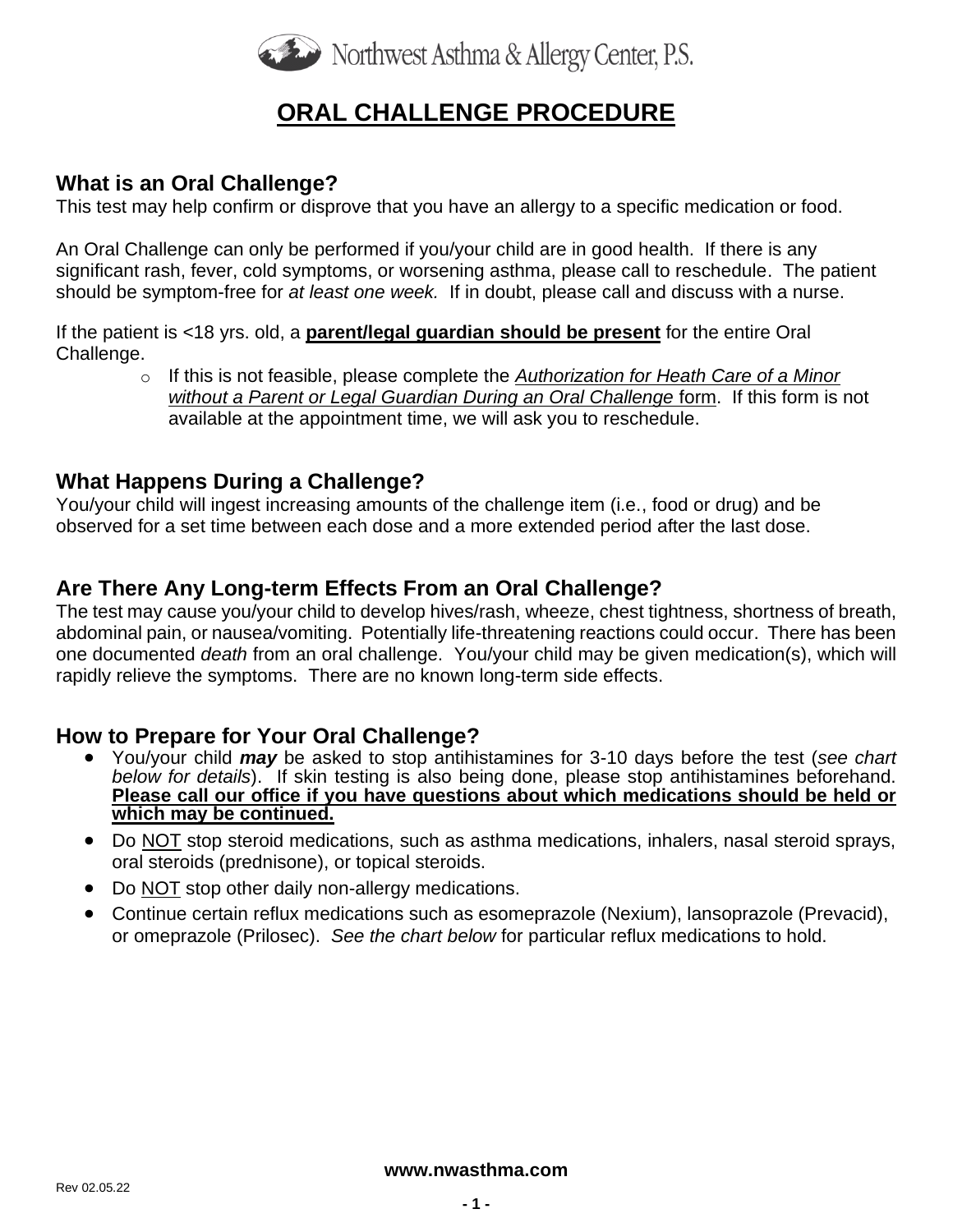

| <b>WHEN TO STOP</b><br><b>MEDICATION</b><br><b>BEFORE TEST</b> | <b>NAME OF MEDICATION</b>                                                                                                                                                                                                                                                                                                                                                                                                                                                                                                                                                                 |
|----------------------------------------------------------------|-------------------------------------------------------------------------------------------------------------------------------------------------------------------------------------------------------------------------------------------------------------------------------------------------------------------------------------------------------------------------------------------------------------------------------------------------------------------------------------------------------------------------------------------------------------------------------------------|
| 10 days                                                        | Oral antihistamines<br>Cyproheptadine (Periactin)<br>Hydroxyzine (Atarax, Vistaril)<br>$\bullet$                                                                                                                                                                                                                                                                                                                                                                                                                                                                                          |
| 3-7 days                                                       | Nasal spray and/or eye drop antihistamines<br>Azelastine (Astelin, Astepro, Dymista)<br>Olopatadine (Pataday, Patanase, Patanol)                                                                                                                                                                                                                                                                                                                                                                                                                                                          |
|                                                                | Oral antihistamines (can be in cold/flu/sleep medications)<br>Acrivastine (Semprex-D)<br>Brompheniramine (in combination products)<br>Carbinoxamine (Dimetapp, Palgic, Rondec)<br>$\bullet$<br>Cetirizine (Zyrtec, Wal-Zyr, Allertec)<br>$\bullet$<br>Chlorpheniramine (Chlor-Trimetron, Triaminic)<br>Clemastine (Tavist)<br>$\bullet$<br>Desloratadine (Clarinex)<br>$\bullet$<br>Diphenhydramine (Benadryl, Nyquil, may end in -PM)<br>$\bullet$<br>Fexofenadine (Allegra, Allerfex)<br>$\bullet$<br>Levocetirizine (Xyzal)<br>$\bullet$<br>Loratadine (Alavert, Allerclear, Claritin) |
|                                                                | Motion sickness pills:<br>Cyclizine (Marezine, Nausicalm, Valoid)<br>Meclizine (Antivert, Bonine, Dramamine)                                                                                                                                                                                                                                                                                                                                                                                                                                                                              |
|                                                                | Anti-nausea pills: Promethazine (Phenergan)                                                                                                                                                                                                                                                                                                                                                                                                                                                                                                                                               |
| 24 hrs                                                         | Anti-reflux medications (which are antihistamines)<br>Cimetidine (Tagamet)<br>Famotidine (Pepcid)<br>Ranitidine (Zantac)                                                                                                                                                                                                                                                                                                                                                                                                                                                                  |

## **What to Do on the Day of the Oral Challenge?**

- Do **not** use albuterol (Proair, Proventil, Ventolin) or levalbuterol (Xopenex). However, if you/your child have acute asthma symptoms, **please use the rescue inhaler and call the office** to see if rescheduling is necessary.
- Avoid one-piece outfits if skin testing is being done, so arms or back may be accessed.
- Wear comfortable clothing. Consider wearing short-sleeved or sleeveless tops.
- Please avoid eating a large meal at least 2 hours before the visit. You/your child may be permitted to eat about *1 hr after* the last challenge dose.
- You may bring *clear liquids* (Jell-O, fruit juices without pulp, water, iced tea, etc.) to ingest during the challenge. However, breastfeeding may continue as usual.
- Please bring activities to keep busy for approximately 2-4 hrs. Given the long duration you must remain in the exam room, your child will benefit from your attention, so consider arranging alternative care for siblings.

#### **www.nwasthma.com**